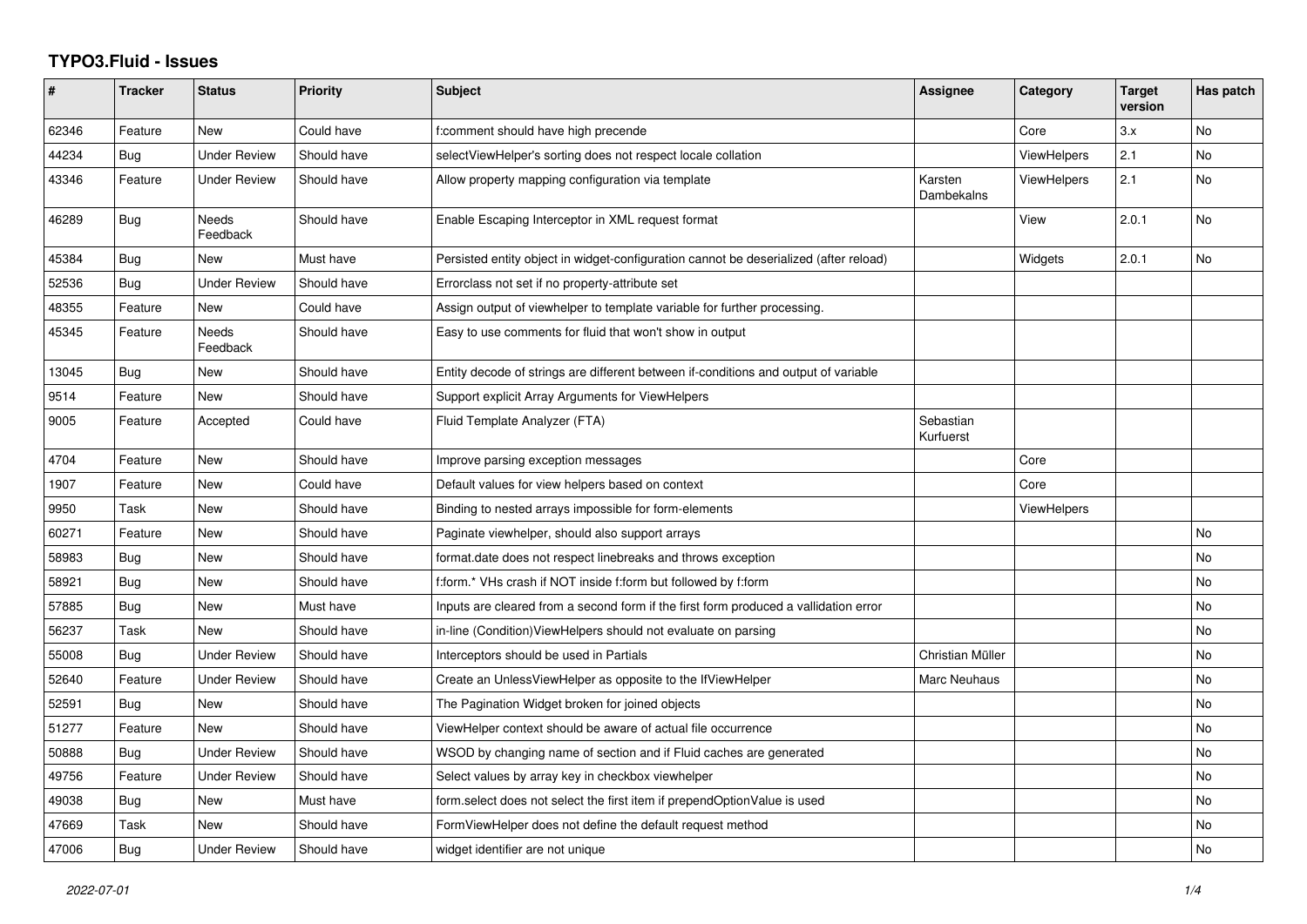| #     | <b>Tracker</b> | <b>Status</b>       | <b>Priority</b> | <b>Subject</b>                                                                                              | <b>Assignee</b>        | Category | <b>Target</b><br>version | Has patch |
|-------|----------------|---------------------|-----------------|-------------------------------------------------------------------------------------------------------------|------------------------|----------|--------------------------|-----------|
| 46545 | Feature        | New                 | Should have     | Better support for arrays in options of SelectViewHelper                                                    |                        |          |                          | <b>No</b> |
| 46091 | Task           | Needs<br>Feedback   | Should have     | Show source file name and position on exceptions during parsing                                             |                        |          |                          | No        |
| 45153 | Feature        | New                 | Should have     | f:be.menus.actionMenuItem - Detection of the current select option is insufficient                          |                        |          |                          | <b>No</b> |
| 43071 | Task           | New                 | Should have     | Remove TOKENS for adding fallback teplates in B                                                             |                        |          |                          | No        |
| 42743 | Task           | New                 | Should have     | Remove inline style for hidden form fields                                                                  |                        |          |                          | No        |
| 42397 | Feature        | New                 | Should have     | Missing viewhelper for general links                                                                        |                        |          |                          | No        |
| 40081 | Feature        | New                 | Should have     | Allow assigned variables as keys in arrays                                                                  |                        |          |                          | No        |
| 38130 | Feature        | New                 | Should have     | Checkboxes and multiple select fields should have an assignable default value                               |                        |          |                          | No        |
| 37095 | Feature        | New                 | Should have     | It should be possible to set a different template on a Fluid TemplateView inside an<br>action               | Christopher<br>Hlubek  |          |                          | No        |
| 33215 | Feature        | <b>New</b>          | Should have     | RFC: Dynamic values in ObjectAccess paths                                                                   |                        |          |                          | No        |
| 28554 | Bug            | New                 | Should have     | (v4) implement feature flag to disable caching                                                              |                        |          |                          | No        |
| 28553 | Bug            | <b>New</b>          | Should have     | improve XHProf test setup                                                                                   |                        |          |                          | <b>No</b> |
| 28552 | Bug            | New                 | Should have     | (v5) write ViewHelper test for compiled run; adjust functional test to do two passes<br>(uncached & cached) |                        |          |                          | No        |
| 28551 | Bug            | Accepted            | Should have     | (v4) backport VHTest                                                                                        | Sebastian<br>Kurfuerst |          |                          | No        |
| 28550 | Bug            | New                 | Should have     | (v4) make widgets cacheable, i.e. not implement childnodeaccess interface                                   |                        |          |                          | No        |
| 28549 | Bug            | New                 | Should have     | make widgets cacheable, i.e. not implement childnodeaccess interface                                        |                        |          |                          | No        |
| 5636  | Task           | <b>Under Review</b> | Must have       | Form_RadioViewHelper and CheckBoxViewHelper miss check for existing object<br>before it is accessed.        |                        |          |                          | No        |
| 3291  | Feature        | Needs<br>Feedback   | Should have     | Cacheable viewhelpers                                                                                       |                        |          |                          | <b>No</b> |
| 46257 | Feature        | <b>Under Review</b> | Should have     | Add escape sequence support for Fluid                                                                       |                        | Core     |                          | No        |
| 39990 | Bug            | New                 | Should have     | Same form twice in one template: hidden fields for empty values are only rendered<br>once                   |                        | Core     |                          | No        |
| 33551 | <b>Bug</b>     | New                 | Must have       | View helper values break out of a partial scope                                                             | Sebastian<br>Kurfuerst | Core     |                          | <b>No</b> |
| 33394 | Feature        | Needs<br>Feedback   | Should have     | Logical expression parser for BooleanNode                                                                   | <b>Tobias Liebig</b>   | Core     |                          | No        |
| 30555 | Feature        | New                 | Could have      | Make TagBuilder more extensible                                                                             |                        | Core     |                          | No        |
| 27607 | <b>Bug</b>     | New                 | Must have       | Make Fluid comparisons work when first element is STRING, second is NULL.                                   |                        | Core     |                          | No        |
| 12863 | <b>Bug</b>     | New                 | Should have     | Attributes of a viewhelper can't contain a '-'                                                              | Sebastian<br>Kurfuerst | Core     |                          | No        |
| 10472 | Feature        | New                 | Could have      | Fluid Standalone distribution                                                                               |                        | Core     |                          | No        |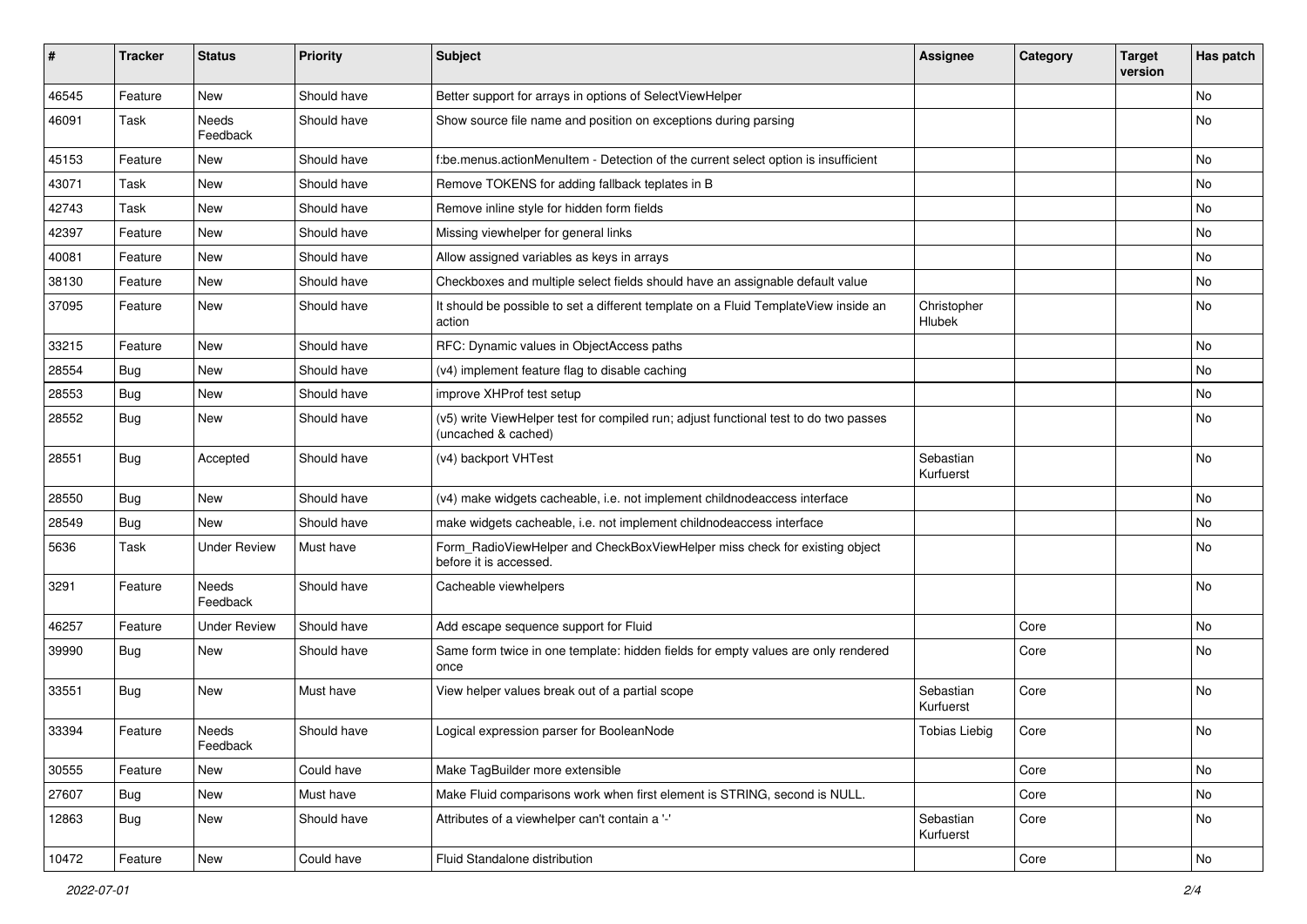| #     | Tracker    | <b>Status</b>       | <b>Priority</b>      | <b>Subject</b>                                                                                         | <b>Assignee</b>        | Category           | <b>Target</b><br>version | Has patch |
|-------|------------|---------------------|----------------------|--------------------------------------------------------------------------------------------------------|------------------------|--------------------|--------------------------|-----------|
| 3481  | <b>Bug</b> | New                 | Should have          | Use ViewHelperVariableContainer in PostParseFacet                                                      |                        | Core               |                          | <b>No</b> |
| 60181 | Feature    | New                 | Could have           | Caching mechanism for Fluid Views/Templates                                                            |                        | View               |                          | No        |
| 45394 | Task       | New                 | Should have          | Forwardport Unit test for standalone view                                                              |                        | View               |                          | No        |
| 43072 | Task       | New                 | Should have          | Remove TOKENS for adding templates fallback in Backporter                                              |                        | View               |                          | No        |
| 38369 | <b>Bug</b> | New                 | Must have            | Resource ViewHelpers should not fall back to request package                                           |                        | View               |                          | No        |
| 8989  | Feature    | Needs<br>Feedback   | Could have           | Search path for fluid template files                                                                   |                        | View               |                          | No        |
| 65424 | <b>Bug</b> | Under Review        | Should have          | SelectViewHelper must respect option(Value Label)Field for arrays                                      |                        | ViewHelpers        |                          | <b>No</b> |
| 60003 | Feature    | New                 | Should have          | Add required-Attribute to f:form.password                                                              |                        | ViewHelpers        |                          | No        |
| 59057 | Bug        | Under Review        | Must have            | Hidden empty value fields shoud be disabled when related field is disabled                             | Bastian<br>Waidelich   | ViewHelpers        |                          | No        |
| 54284 | <b>Bug</b> | New                 | Should have          | Default Option for Switch/Case VH                                                                      |                        | ViewHelpers        |                          | No        |
| 54195 | Task       | New                 | Should have          | Rename and move FormViewHelper's errorClass value, currently 'f3-form-error'                           | Adrian Föder           | ViewHelpers        |                          | No        |
| 51100 | Feature    | New                 | Must have            | Links with absolute URI should have the option of URI Scheme                                           |                        | ViewHelpers        |                          | No        |
| 49600 | Bug        | New                 | Should have          | f:form tag shown as a HTML on frontend                                                                 |                        | ViewHelpers        |                          | No        |
| 40064 | Bug        | New                 | Must have            | Multiselect is not getting persisted                                                                   |                        | ViewHelpers        |                          | No        |
| 39936 | Feature    | New                 | Should have          | registerTagAttribute should handle default values                                                      |                        | ViewHelpers        |                          | No        |
| 37619 | Bug        | New                 | Should have          | Fatal Error when using variable in name attribute of Section ViewHelper                                |                        | ViewHelpers        |                          | No        |
| 36410 | Feature    | New                 | Should have          | Allow templates to send arguments back to layout                                                       |                        | ViewHelpers        |                          | No        |
| 34682 | Bug        | <b>Under Review</b> | Should have          | Radio Button missing checked on validation error                                                       |                        | ViewHelpers        |                          | No        |
| 34309 | Task       | New                 | Could have           | Unknown ViewHelpers cause exception - should be handled more graceful                                  |                        | ViewHelpers        |                          | No        |
| 33628 | Bug        | Needs<br>Feedback   | Must have            | Multicheckboxes (multiselect) for Collections don't work                                               | Christian Müller       | ViewHelpers        |                          | No        |
| 26664 | Task       | New                 | Won't have this time | Clean up Form ViewHelpers                                                                              |                        | ViewHelpers        |                          | No        |
| 26658 | Task       | New                 | Won't have this time | Make Form ViewHelpers consistent                                                                       |                        | <b>ViewHelpers</b> |                          | No        |
| 10911 | Task       | New                 | Should have          | Tx_Fluid_ViewHelpers_Form_AbstractFormViewHelper->renderHiddenIdentityField<br>should be more reliable |                        | ViewHelpers        |                          | No        |
| 8648  | <b>Bug</b> | New                 | Should have          | format.crop ViewHelper should support all features of the crop stdWrap function                        |                        | ViewHelpers        |                          | No        |
| 8491  | Task       | Needs<br>Feedback   | Should have          | link.action and uri.action differ in absolute argument                                                 | Karsten<br>Dambekalns  | ViewHelpers        |                          | No.       |
| 5933  | Feature    | Accepted            | Should have          | Optional section rendering                                                                             | Sebastian<br>Kurfuerst | ViewHelpers        |                          | No        |
| 3725  | Feature    | New                 | Could have           | CSS Engine                                                                                             | Christian Müller       | ViewHelpers        |                          | No        |
| 53806 | <b>Bug</b> | <b>Under Review</b> | Should have          | Paginate widget maximumNumberOfLinks rendering wrong number of links                                   | Bastian<br>Waidelich   | Widgets            |                          | No        |